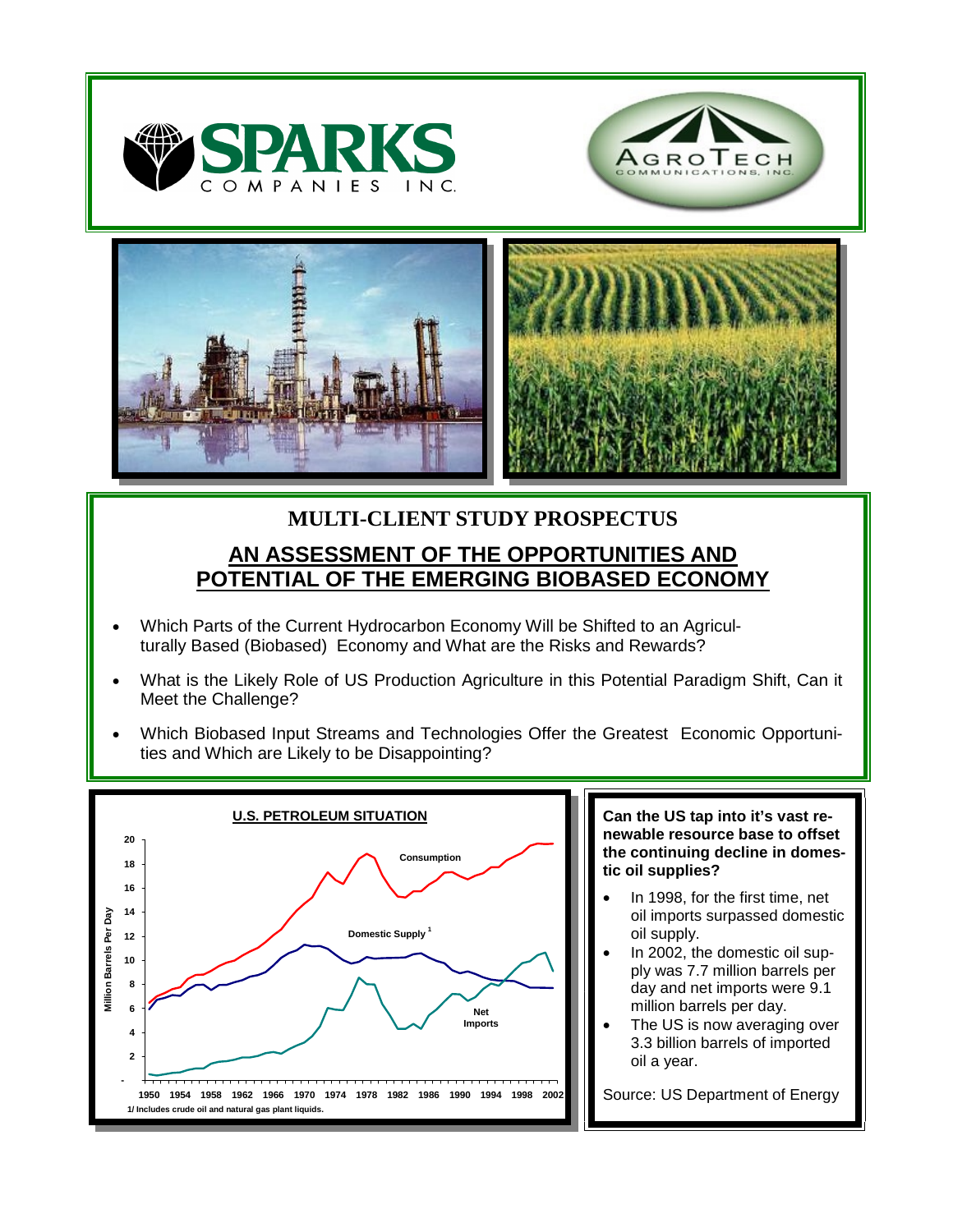## **An Assessment of the Opportunities and Potential of the Emerging Biobased Economy**

## **Introduction**

Biobased products are non-food, non-feed agricultural products provided as raw materials for industry. The Federal Government has set the goal of tripling US use of bioenergy and biobased products by the year 2010. Meeting this goal could create \$15- \$20 billion a year in new income for farmers and rural America and reduce annual greenhouse gas emissions. Biobased products include liquid fuels, energy, chemicals, lubricants, plastics, paper, construction materials, advanced composites, and much more. The USDA projects that the number of biobased startups will go from 200 companies in 2000 to over 600 companies by 2003, while numerous major corporations have increased their involvement in the development of biobased products.

Everyday there is an increased awareness of a new role for biobased products in the formation of an entirely new economic segment in the United States and around the world. Feature articles are appearing in Forbes, Wired, Business 2.0 and other publications touting the economic, environmental and national security benefits of utilizing renewable feedstocks for new and innovative consumer products. Many of the world's largest agribusiness and chemical companies are now predicting huge market share for biobased-derived chemicals, plastics and other "high-value" products.

With political, regulatory, environmental and now even strategic forces as drivers, biobased products are poised to dramatically change the structure and finished goods of chemical companies, offer new distribution channels for forestry and agricultural products and offer new investment opportunities in innovative areas. The technologies involved in producing biobased products will come together with other disciplines to create a new generation of products and even entirely new industries.

- DuPont has publicly stated a goal to produce 25% of their products from renewable materials by the year 2010.
- Cargill Dow LLC has invested almost \$1 Billion US dollars in the development of a biodegradable plastics and fibers, made from corn.
- The US National Research Council predicts 50% of US fuels and 90% of US organic chemicals will come from renewable resources by the turn of the century.

Agricultural and chemical industries will play a unique and vital role in helping to change the landscape of this new "bioeconomy".



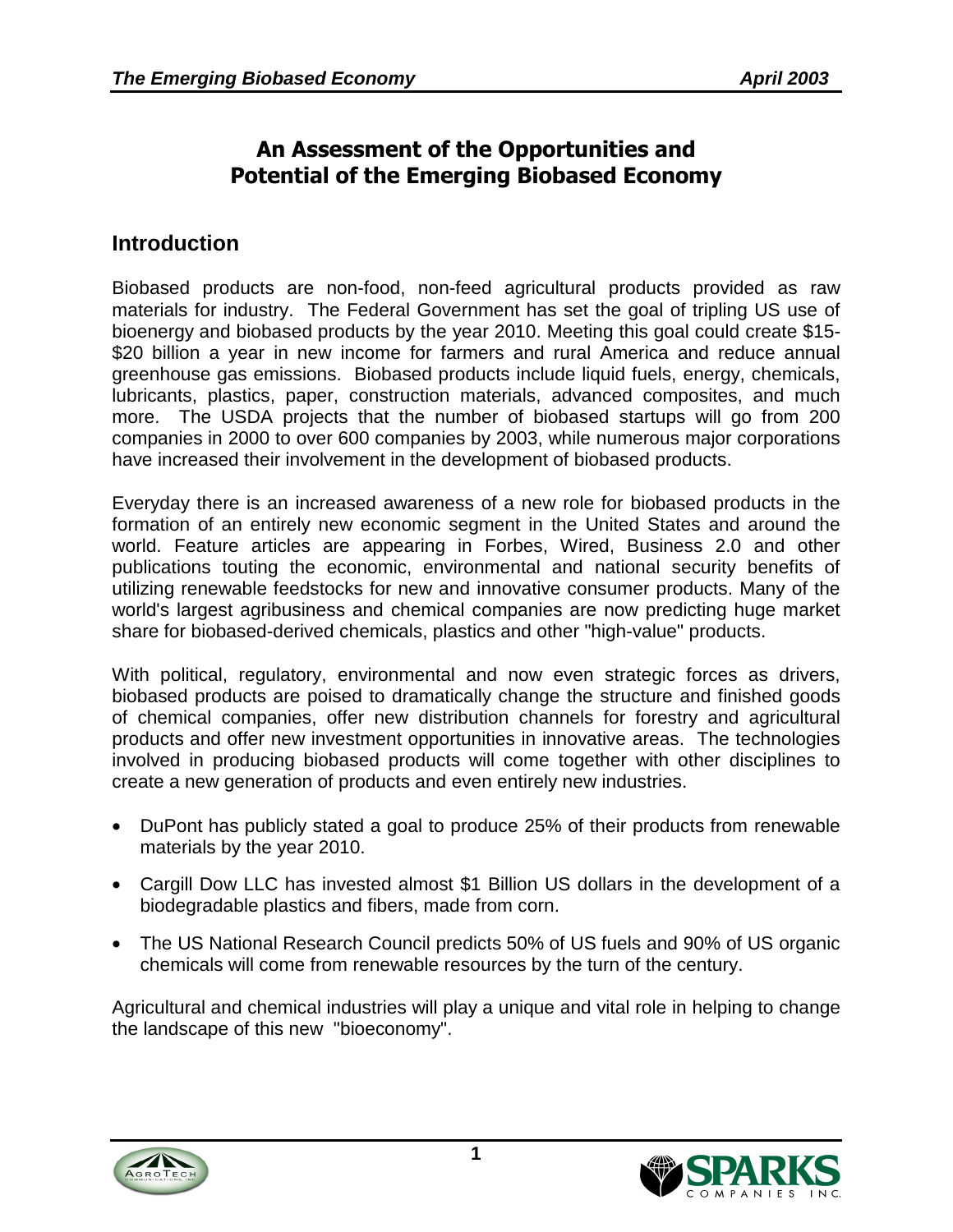### **Consider the following:**

- All sectors of the global economy will have a role in the emerging biobased economy including: agribusiness, energy, textiles, construction, biotechnology, chemicals, the financial community – even the auto industry.
- New applications for biotechnology and new conversion processes using enzymes are dramatically changing the paradigms of traditional agricultural and chemical industries.
- The convergence of many disciplines and technologies is creating an exciting, yet confusing business environment where breakthroughs don't always translate into profitable returns.
- The global, national and local policy ramifications encompassing environment, worker safety and economic development will have a major role in creating incentives for biobased products.
- The US Farm Bill and impending Energy Policy will have major ramifications to the development of biobased products and biofuels.

*This study will examine these and other macroeconomic and agriculture/energy forces that are already affecting the development of biobased products. Participants in this study will gain the insight needed to properly position, measure/evaluate and manage the risks and opportunities associated with the development of biobased products. Critical to the analysis will be an economic and business assessment of specific biobased sectors. This study is an important input for agriculture and energy decision makers and stakeholders.*

# **Key Questions to be Answered by This Study**

- Identify which sectors of the economy biobased products are likely have the greatest impact over the next decade and where are the investment opportunities?
- What factors should be evaluated for determining risk/reward for participating in the biobased products value-added chain?
- What emerging conversion technologies will help pave the way for the manufacture of large volumes of biobased products?



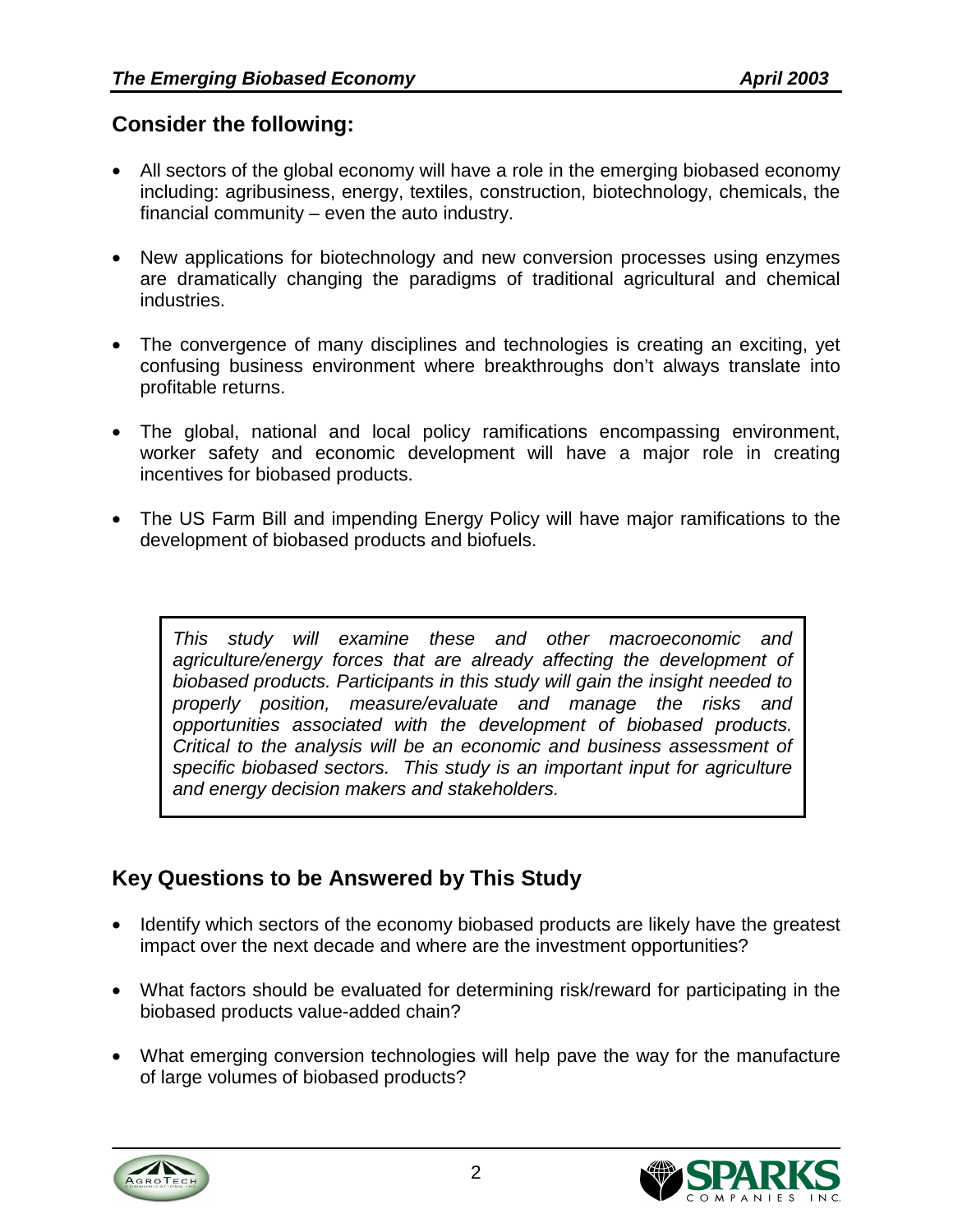- How will rural development, domestic energy security and crop diversity be enhanced through the commercialization of biobased products?
- Will land use and agriculture production trends significantly change in order to supply biobased product manufacturers with non-food/non-feed crops genetically designed as industrial raw materials?

## **Purpose of the Study**

The purpose of the study is to provide analytic insight and foundations needed to successfully evaluate decisions and assumptions already in place involving biobased products. The study also will help participants to identify opportunities and risks and provide for objective evaluation of case studies, as well as, a framework for strategically positioning their operations in the context of the emerging biobased economy.

## **Study Outline: The Emerging Biobased Economy**

## **I. Product and Technology Assessment**

### **A. BRIEF ASSESSMENT OF EXISTING AND EMERGING BIOBASED TECHNOLOGIES**

- 1. Survey of advancements in biotechnology to date and its impact on the utilization of biobased feed stocks
- 2. Current chemistry
- 3. Modified chemistry
- 4. Bio-processes
- 5. Novel molecules

**B. OVERVIEW OF MAJOR BIOBASED PRODUCTS (EXISTING AND EMERGING) WITH A FOCUS ON "HIGH VALUE" CHEMICALS, PLASTICS, PACKAGING, AND RELATED PRODUCTS.**

- 1. Commodity Chemicals / Biofuels
	- a) Ethanol
	- b) Biodiesel
	- c) Other Bulk Chemicals and Fuels
- 2. Biopowers / Bioenergy
	- a) Biopower



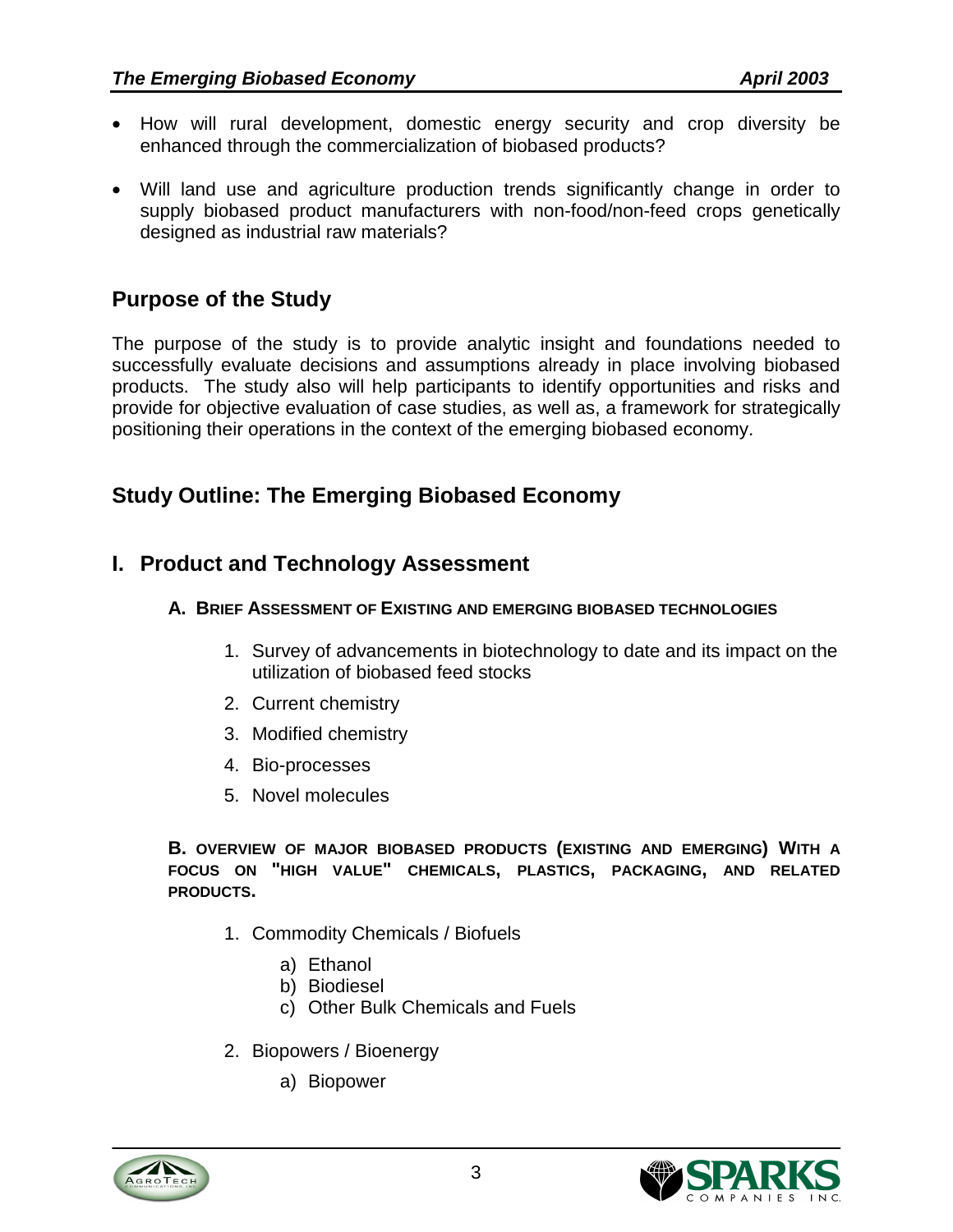b) Impact of other new renewable technologies such as wind, solar, fuel cell etc.

- 3. Biobased Chemicals & Liquids
	- a) Intermediate chemicals: ethylene, acetic acid, fatty acids
	- b) Specialty chemicals / Enzymes
	- c) Cleaning products, chemicals, surfactants, soaps, detergents
	- d) Fuel additives and lubricants
	- e) Oils, waxes, binders, rust inhibitors, fuel additives, lubricants, functional fluids
	- f) Paints, inks, coatings, adhesives
	- g) Solvents and co-solvents
- 4. Biobased Plastics, Polymers, Films and Packaging
- 5. Cellulose Fiber Products
	- a) Cotton and other plant derived fibers
	- b) Forestry products
	- c) Composites: pressed and molded
	- d) Pulp, paper, and packaging products
	- e) Nonwovens, geotextiles, textiles
- 6. Pharmaceuticals and nutraceuticals

### **II. Summary of Global Environment / Energy Governmental Policies and Initiatives**

- **A. SURVEY OF NATIONAL AND GLOBAL ENERGY POLICIES IN KEY COUNTRIES AND REGIONS**
	- 1. United States and Canada Overview and Selected States
	- 2. European Union Overview and Selected Countries
	- 3. Russia / Asia
	- 4. United Nations
	- 5. Summary and comparison of the international, national and state/local policy developments and regulations

#### **B. SURVEY OF NATIONAL AND GLOBAL ENVIRONMENTAL POLICIES**

1. United States - US Environmental Protection Agency & Selected State **Regulations** 



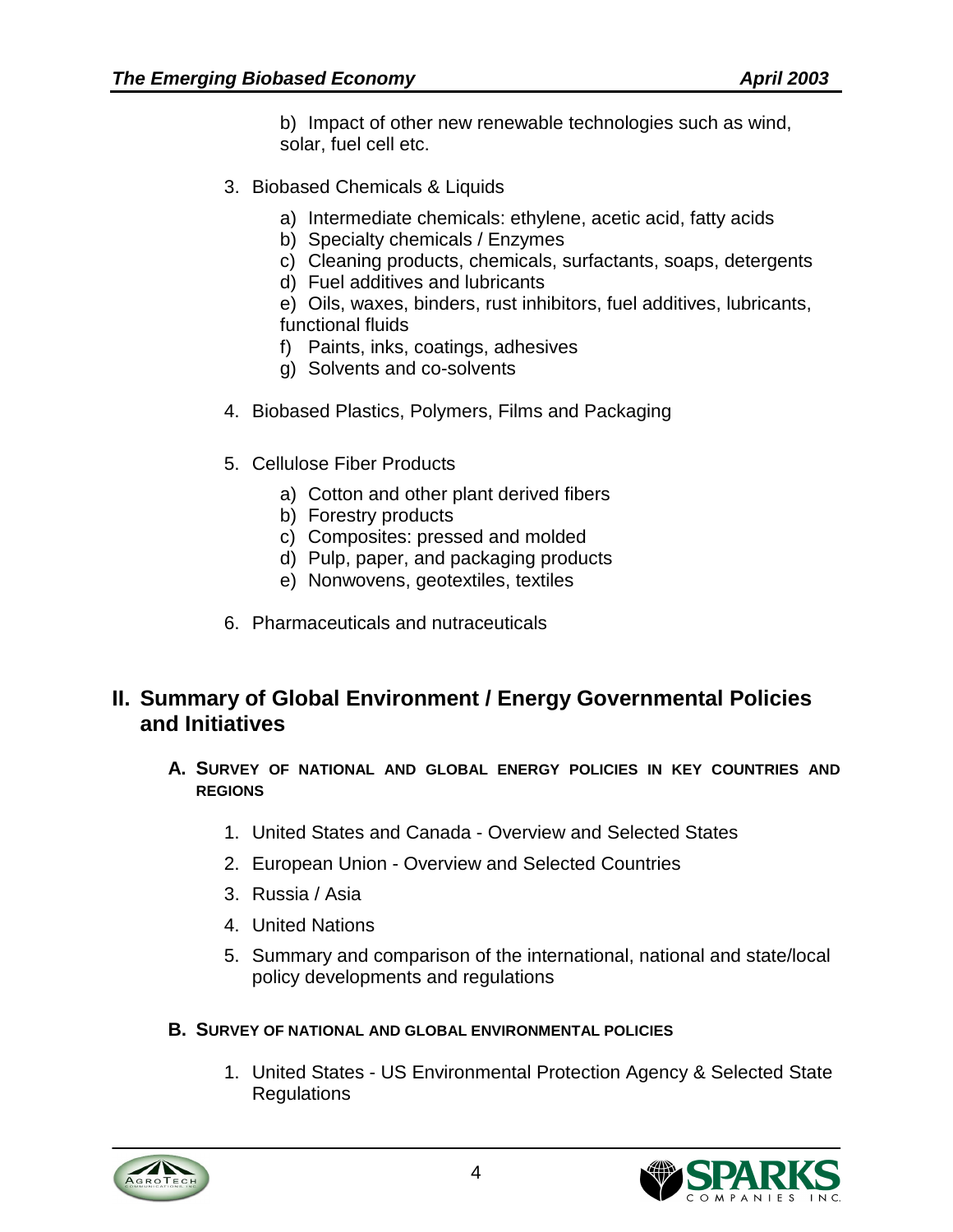- 2. Kyoto Protocol to the United Nations Framework Convention on Climate Change (United Nations)
- 3. European Union, Canada & Asia Policy

## **III. Detailed Survey of Governmental Policies Concerning Biobased Products and Related Agricultural Initiatives**

- **A. THE EMERGENCE OF GOVERNMENT INITIATIVES TO STIMULATE BIOBASED PRODUCTION, INCLUDING:**
	- 1. Farm Security and Rural Investment Act of 2002 (HR2646) Section 9002. Federal Procurement of Biobased Products.
	- 2. Biomass Research & Development Act of 2000 Funded through the Farm Security and Rural Investment Act of 2002.
	- 3. US Department of Energy Bioenergy Activities

4. European Union Policy, European Commission Research Activities, and Policy from Selected Countries

5. Natural Resources Canada, Agrifood Canada Activities, and Canadian Government Incentives for Biobased Products.

6. Summary of Activities in Asia Including China and Japan.

### **B. THE EMERGENCE OF NORTH AMERICAN AGRICULTURAL INITIATIVES TO STIMULATE BIOBASED PRODUCTS, INCLUDING:**

1. BioProducts Canada Inc. - an industry-led, not-for-profit coalition funded by the private and public sectors.

2. US Commodity Groups - National Corn Growers Association and United States Soybean Board

- 3. Biotechnology Industry Organization (BIO) Industrial / Environmental
- 4. Potential impact of Biobased Manufacturers Association (BMA)

5. Renewable Fuel Association, National Biodiesel Board, Governors Ethanol Coalition, American Coalitions for Ethanol, and other renewable energy/fuel associations.

**C. ANALYSIS OF POTENTIAL POLICY IMPACTS (STRENGTHS, OPPORTUNITIES, THREATS AND WEAKNESSES) ON THE USE OF HYDROCARBON AND BIOBASED PRODUCTS**



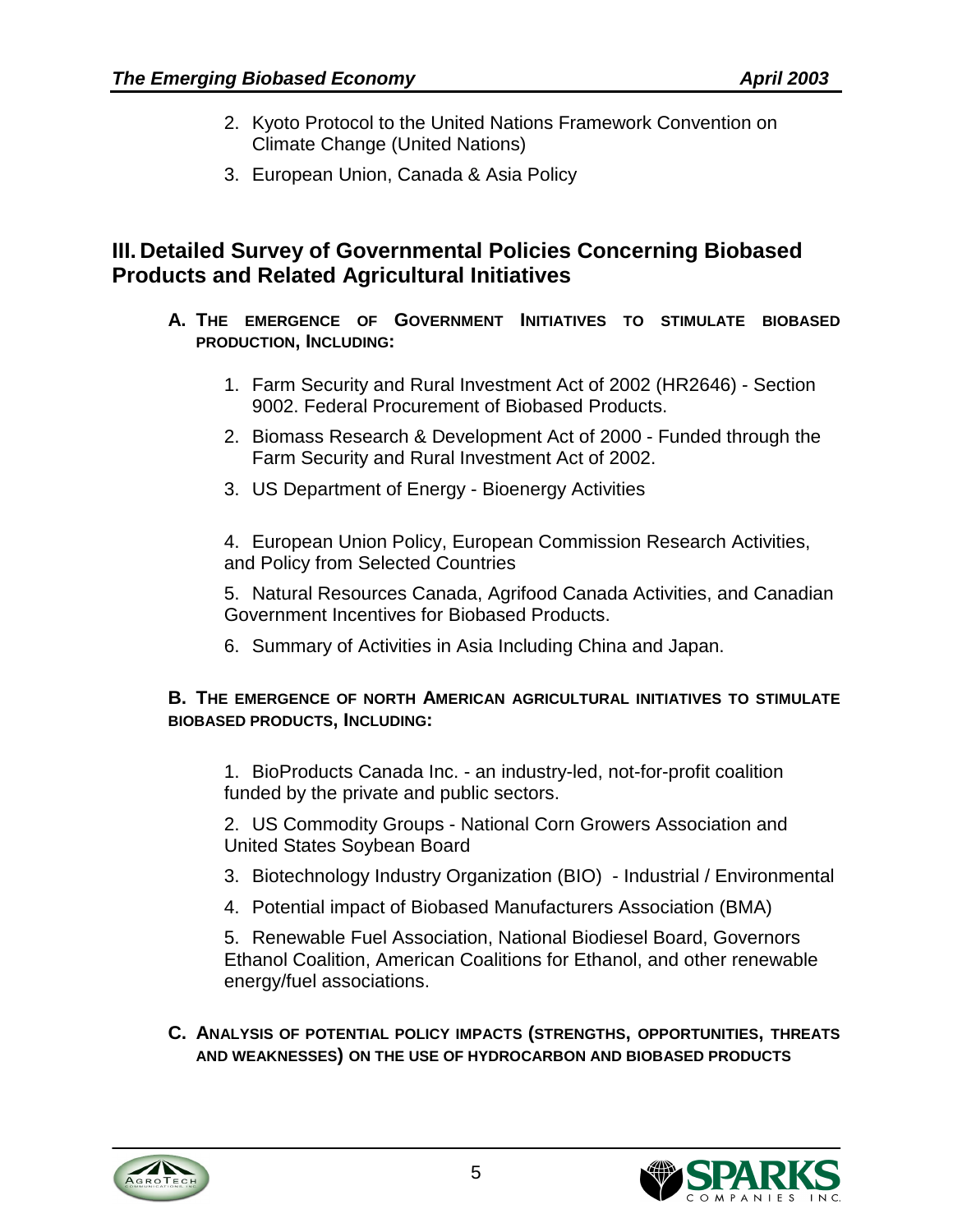## **IV.Evaluation of the Critical Demand-Side and Supply-Side Issues Regarding Global Uses for Biobased Products**

- **A. GLOBAL MACRO ECONOMIC OUTLOOK**
	- 1. Review and outlook of the economic health of major industrial and developing countries
	- 2. Population trends of the key economies
	- 3. Macro drivers of biobased products

#### **B. ANALYSIS OF PRIMARY USES OF HYDROCARBON PRODUCTS, CONSUMPTION - TRENDS AND PRICES**

- 1. The identification and quantification of the major finished and intermediary hydrocarbon products and their relative importance in terms of volume and value
- 2. An analysis of major hydrocarbon input prices

### **C. LINKAGE OF ECONOMIC GROWTH AND THE DEMAND FOR HYDROCARBON BASED PRODUCTS**

- 1. Analysis of the relationship between the economic growth of global economies and the demand for hydrocarbon products
- 2. Global outlook for future hydrocarbon based products and their consumption
- 3. General overview and price outlook for hydrocarbon materials versus major biobased input streams

#### **D. EVALUATION OF THE EXTENT AND AVAILABILITY OF GLOBAL PETROLEUM RESERVES – WITH SPECIAL CONSIDERATION OF GEOPOLITICAL ISSUES**

- 1. The US and other major economies, their dependence on foreign oil reserves
	- a) Consumption trends of domestic versus foreign hydrocarbon in the major global economies
	- b) Long-run strategic concerns and considerations for the US
- 2. Estimated in-ground petroleum reserves and rate of depletion
	- a) Review of the major petroleum producing countries, trends of production and their level of reserves
	- b) OPEC and their ability to control supplies



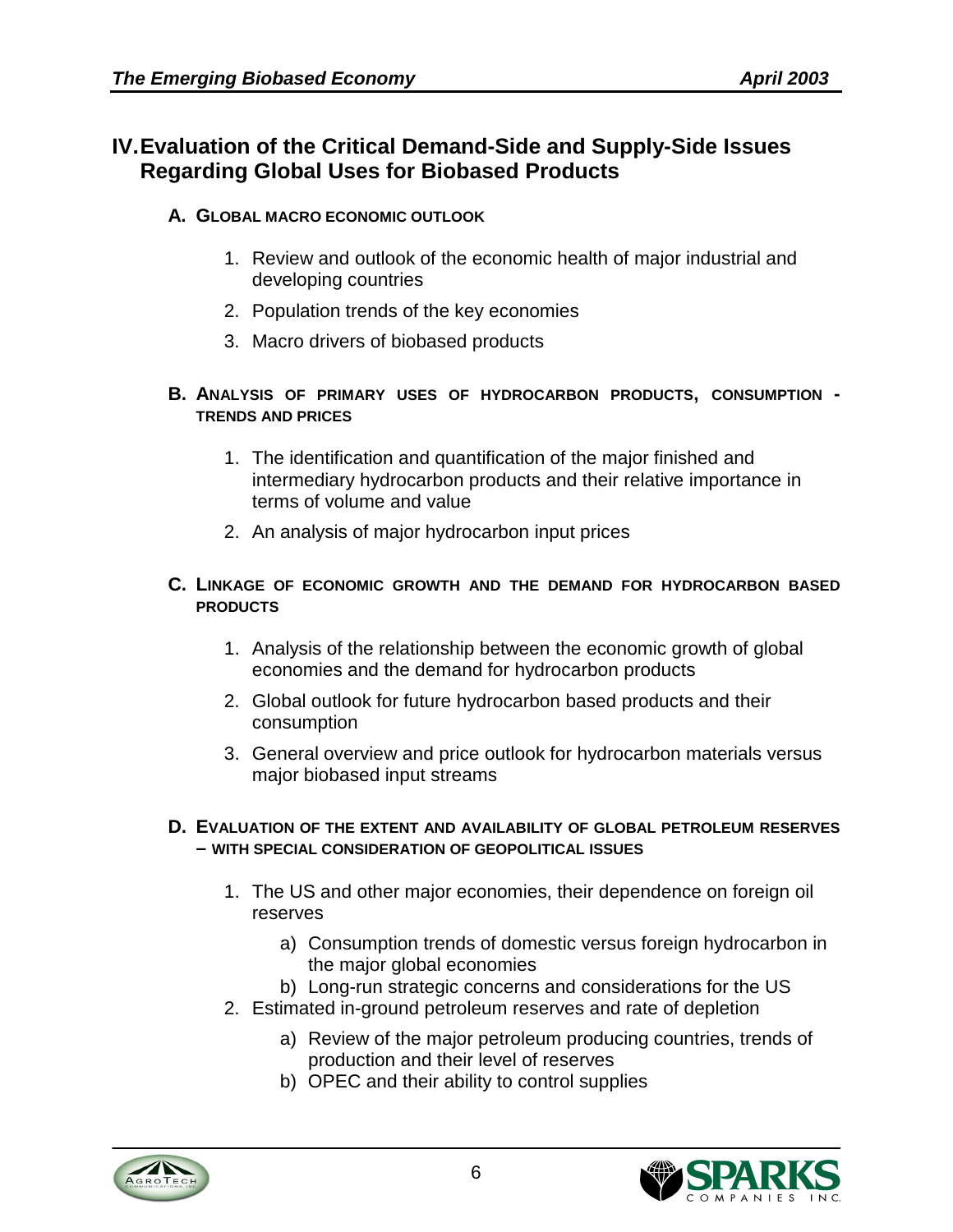3. Evaluation of geopolitical stability and the future impact on petroleum supplies

### **V. Supply-Side Issues & Concerns; the Important Role of Agricultural Lands, Agronomic Practices and Institutional Linkages**

### **A. PLANT INPUT STREAMS**

- 1. Waste & by-products This category includes crop residues such as corn stover and wheat straw
- 2. Existing crop parts
- 3. Dedicated crops
- 4. Modified genetics

#### **B. STATUS AND OVERVIEW OF VARIOUS BIOBASED SUPPLY-CHAINS**

- 1. Information systems
- 2. Price discovery
- 3. Quality of inputs
- 4. Consistency of supply
- 5. Coordination

### **VI.Findings; Status and Potential of the Biobased Economy**

- **A. SUMMARY OF THE ECONOMIC STRENGTHS OF BIOBASED PRODUCTS**
- **B. WEAKNESSES OF THE BIOBASED TECHNOLOGIES**
- **C. BIOBASED SECTORS THAT REPRESENT THE BEST OPPORTUNITIES**
- **D. THREATS TO THE BIOBASED ECONOMY**

### **VII. Conclusion/Summary**

- **A. IDENTIFY THE BEST R&D INVESTMENT OPPORTUNITIES**
- **B. IDENTIFY THOSE SECTORS OF AGRICULTURE THAT WILL BE IMPACTED POSITIVELY AND NEGATIVELY**



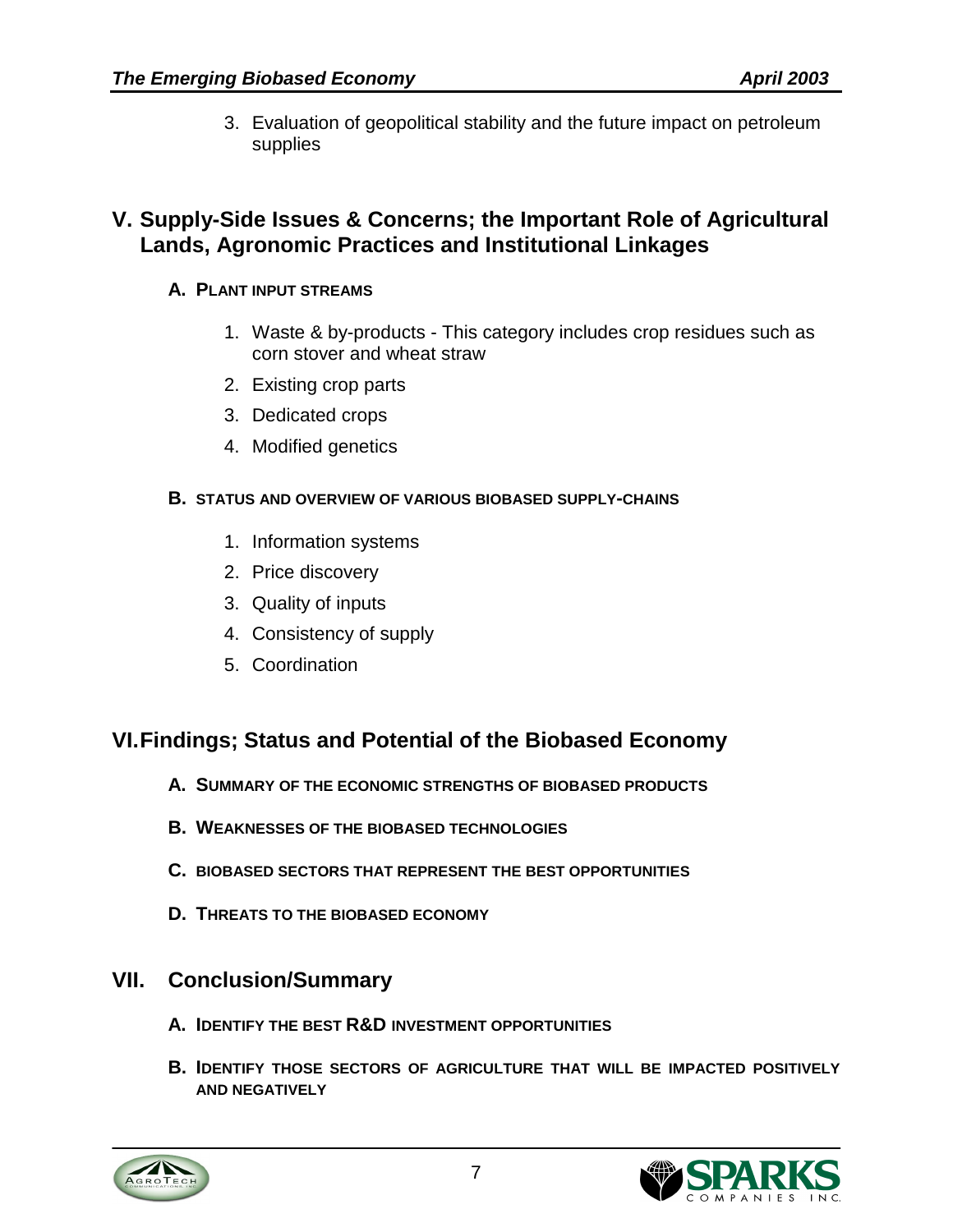- **C. IDENTIFY WHERE INDUSTRY PARADIGM SHIFTS WILL OCCUR**
- **D. IDENTIFY WHAT GOVERNMENT INITIATIVES AND POLICIES MAKE THE MOST SENSE**

## **Study Schedule and Deliverables**

- **Pre-study Conference:** A meeting of subscribers and the Sparks/AgroTech project team will be held in Memphis, Tennessee, to review the detailed plans for the study. At this meeting, the group will be given the opportunity to identify additional areas of interest as well as to provide emphasis for specific study topics.
- **Comprehensive Study Report and Presentation Materials:** All participants will receive the study report, including supporting information, analyses, forecasts and select case studies developed as part of the study. Clients also will receive copies of PowerPoint materials for presentations made in association with the study.
- **Post-Study Seminar:** A concluding, day long seminar will be held for all study clients as a group, to review the findings and implications of the study with the Sparks team.
- **Optional Presentation at Client Offices:** Sparks' staff will travel to client offices to present the final report and conduct in-house seminars, as requested. These seminars will be tailored to each client's individual needs and interests. Clients will be charged only for Sparks' personnel out-of-pocket travel and related expenses.

### **Proposed Project Schedule**

| May 2003             | <b>Kickoff Meeting</b>                     |
|----------------------|--------------------------------------------|
| August 2003          | <b>Final Report Sent to Clients</b>        |
| August 2003          | <b>Group Presentation</b>                  |
| August-December 2003 | Individual Presentations at Client Offices |

### **Study Fees**

The fees for participating in the study are US\$12,500 (client), US\$14,500 (non-client) and US\$10,000 (academic). The fees entitle subscribers to receive the comprehensive study and to attend the kickoff meeting and group presentation. The costs of participants' travel to the kickoff meeting and post-study seminar, as well as the expenses for Sparks' staff travel to institutions or companies' offices for individual presentations (optional), are not included in the study fees indicated above.



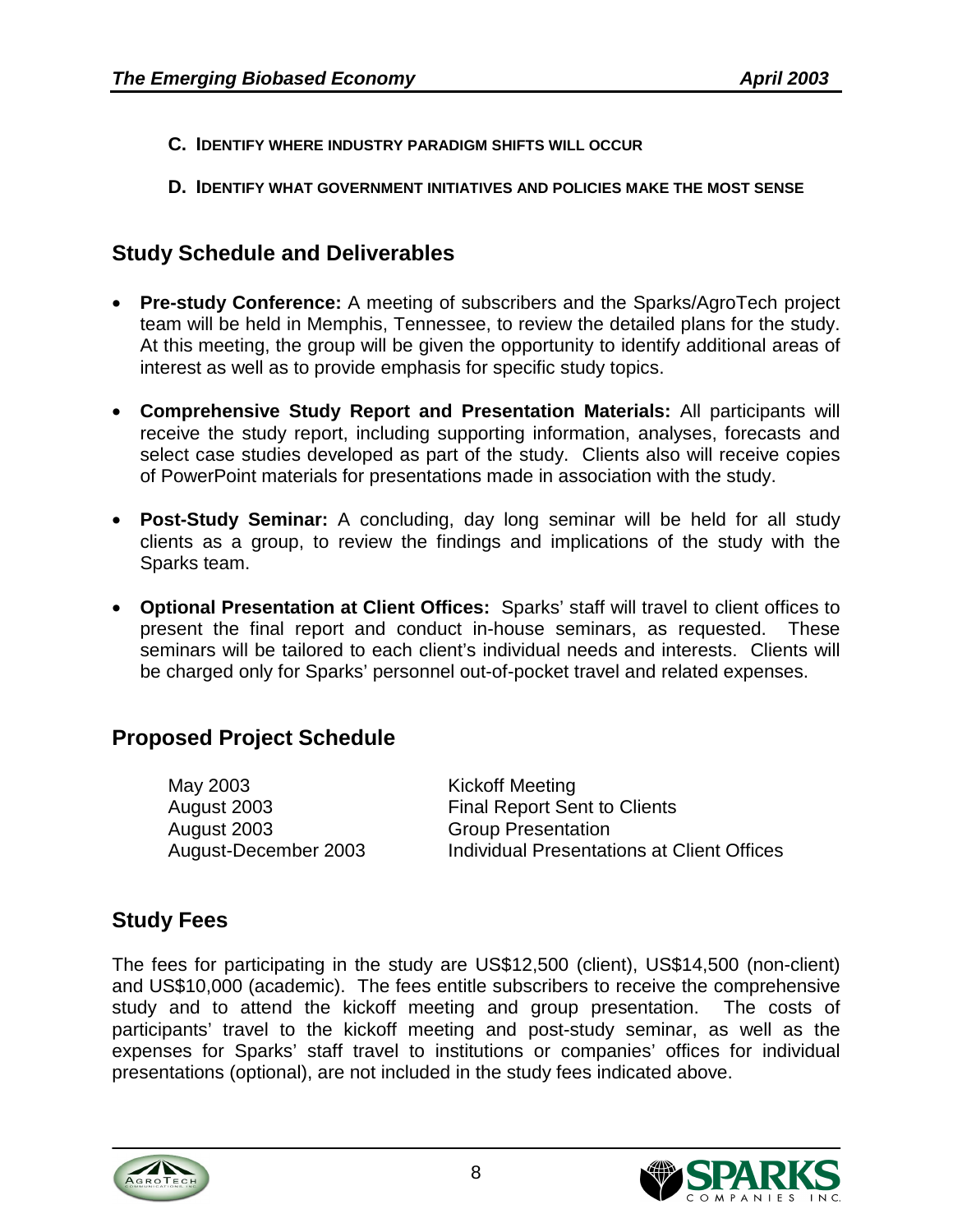## **About Sparks Companies, Inc.**

**Sparks Companies, Inc. (Sparks) is the world leader in broad-based agricultural and commodity market research, analyses and consulting.** Founded in 1977, the company now serves more than 750 firms and institutions worldwide. From our headquarters in Memphis, Tennessee, SPARKS now spans the globe with a farreaching network of services and clientele.

The company's professional depth and experience allow us to provide a wide range of services related to the economic and management concerns of clients. Underpinning these services, **Sparks's principal strengths lie in an expansive information base and a professional and experienced staff.** Representing Sparks's primary asset, our employees are well-trained and seasoned researchers and consultants with extensive backgrounds in business and government; most hold advanced degrees in agriculture or related fields. The Sparks team has extensive experience in agribusiness and similar areas as well as in agricultural policy decision-making. Many Sparks employees have gained insights from past government service in senior policy, analysis and advisory positions; from major trade associations; from land grant universities; and as senior officials of leading agribusiness companies.

**The world's agricultural and food industry is expanding and remains in a constant state of change.** Successful businesses and institutions must deal with rapidly shifting market conditions that are driven by international influences, technological innovations, policy shifts, weather conditions, emerging consumers and fluctuating consumer preferences. To continue succeeding in this environment, businesses must have access to reliable market information and authoritative economic consulting services. It is Sparks's economic expertise and diverse client base that combine to provide unique insights, risk management and strategic planning for agribusinesses around the world.

In its role as a world leader in comprehensive commodity, food industry and agribusiness research and consulting, **Sparks offers several broad categories of services**:

- 
- **Research/Analysis Business Consulting**
- 
- **Education/Training News/Communications**

## **About AgroTech Communications, Inc.**

AgroTech Communications, Inc. is a global leader in supplying the connectivity and communication conduit between primary participants in the ever-expanding landscape of the biobased economy. AgroTech furnishes timely information pertaining to the rapid evolution and breakthroughs in biobased product development and emerging bioenergy markets to its clients. The firm has extensive experience in the gathering, categorizing



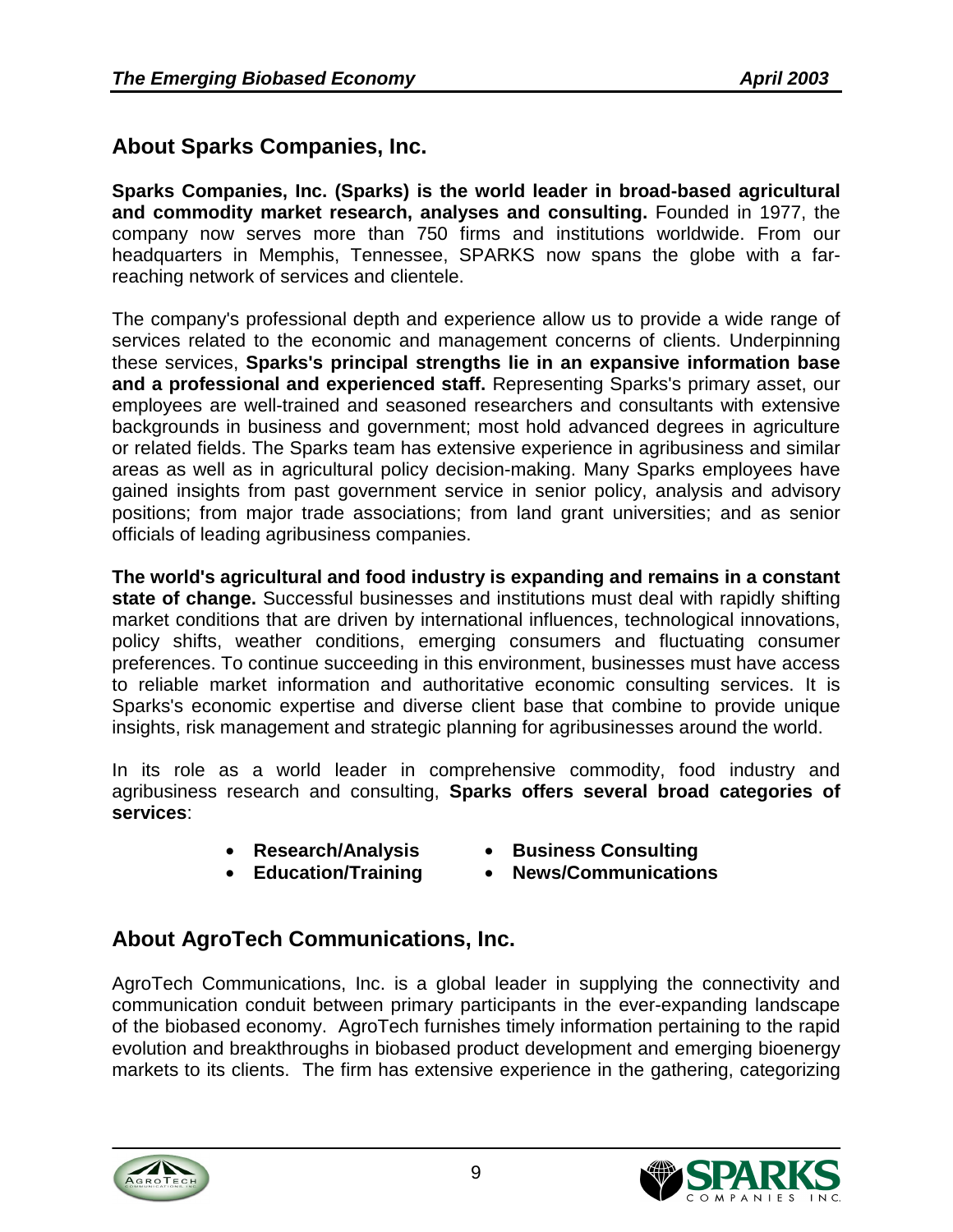and dissemination of this valuable information via web based, electronic platforms. AgroTech was founded in 2000, and is located in Memphis, Tennessee.

AgroTech Communications, Inc.'s flagship product is the **Biobased Information System™**, a comprehensive and scaleable online database that classifies and disseminates information concerning biobased products, bioenergy, and agricultural biotechnology. The **Biobased Information System™** uniquely facilitates the information flow between stakeholders in the emerging bioeconomy, and thereby opens opportunities for AgroTech Communications, Inc.'s clients. The **Biobased Information System™** contains over 7,800 contacts, 3,500 articles of information, and a worldwide audience of professionals.

In order to facilitate the expansion of the biobased economy, AgroTech has also engaged in the following business, research and information development activities:

- Generated specialized information products, including weekly newsletters, hosted biobased conferences and seminars, and other networking and information tools;
- AgroTech has in partnership with industry; academic and governmental institutions conducted numerous field trials of crops, which are used in biobased industrial applications;
- AgroTech has also engaged in project consulting activities, advising numerous clients in the industry.

AgroTech has worked closely with all stakeholder groups in the biobased value chain, including farmers, processors, rural development professionals, manufacturers, universities, governments and entrepreneurs. It is through these relationships, the firm has developed an unparalleled understanding of the interrelated complexities and position of today's biobased economy.

## **Project Team Biographies**

Mr. Tom Scott, Senior Vice President and Dr. John Whims, Senior Consultant will coordinate the overall project. Mr. Pete Nelson, President of AgroTech Communications will also serve as a project leader and Dr. Bruce A. Scherr, President and Chief Executive Officer of Sparks will be a project reviewer. In addition, Mr. John De Pape, Vice President, Mr. Scott Richman, Vice President, and Dr. William Motes. Senior Vice President will provide focus on the Canadian, bio-technical and government policy aspects of this study. The biographies of these individuals are given below. Other Sparks professionals will contribute to the study as topics and activities dictate.



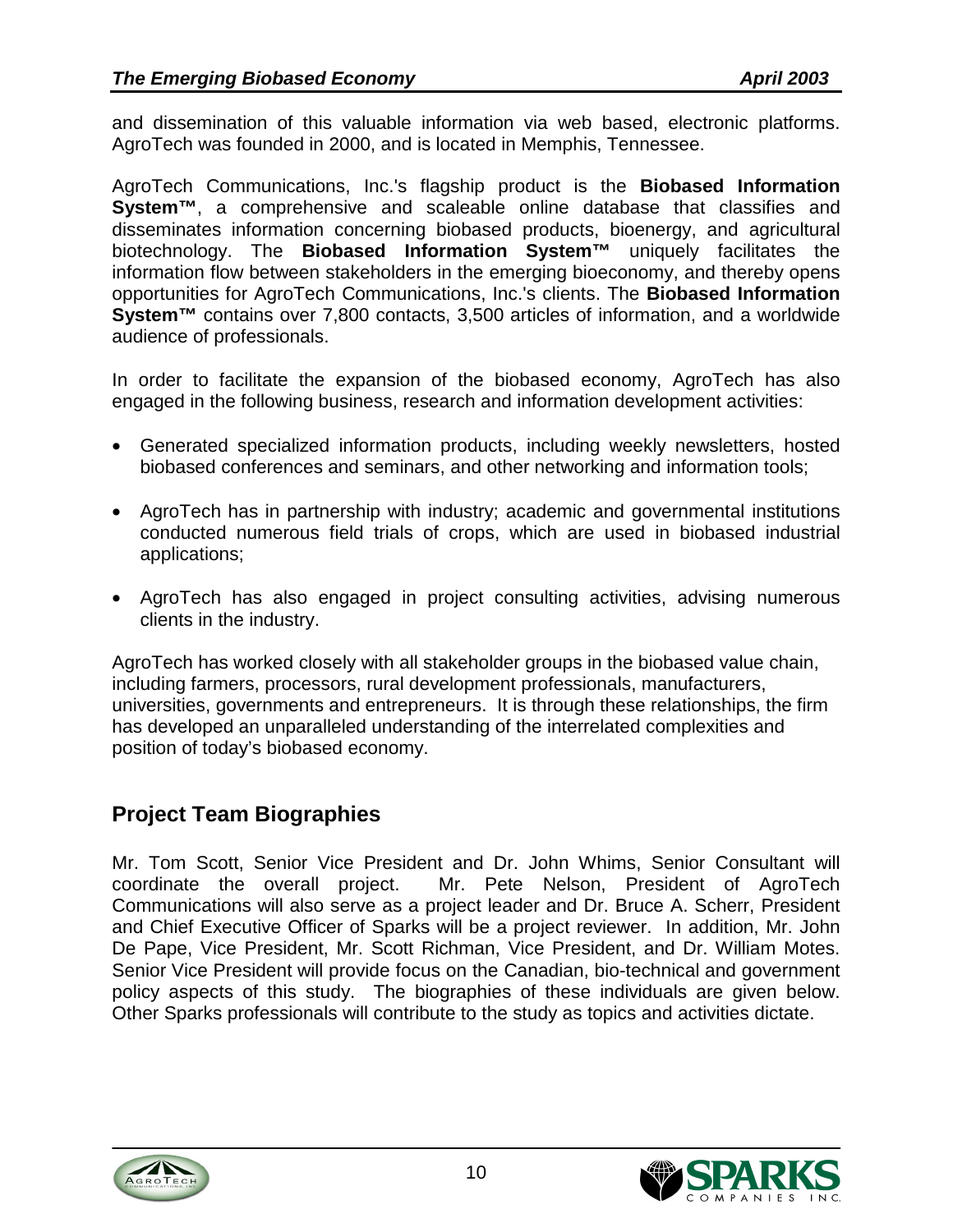#### **Sparks Companies, Inc.**

**Bruce A. Scherr, President and Chief Executive Officer.** Dr. Scherr has been with Sparks since 1987 and has worked extensively with companies to develop improved price risk management procedures, to organize and manage purchasing and merchandising programs, and to assist agribusinesses and public sector institutions in strategic and tactical planning. Formerly, he was president of Sparks, Jacobs, Scherr, Inc. (SJS), a sister company to Sparks, and president of Agri-Commodities, Inc., an agriculture consulting firm based in Andover, Massachusetts, which was acquired by SJS. Prior to forming Agri-Commodities, Dr. Scherr was a divisional vice president at Data Resources, Inc., where he developed and utilized for the public and private sectors the first commercially available econometric model for US agriculture. Dr. Scherr received his bachelor's degree from Rutgers University and his master's and doctorate degrees from Purdue University, all in agricultural economics. Currently, he is a member of the Board of Trustees of North American Electric Reliability Council (NERC). He served as a member of the Board of Directors for Desert STAR Inc., an electrical transmission Independent System Operator for the Desert Southwest from January 2000 through February 2002. In addition, Dr. Scherr has served as a member of the University of Tennessee's (UT) Institute of Agriculture Agricultural Development Board and UT's Committee for the Future. He is a member of several honorary research and agricultural societies, a member of the National FFA Foundation Sponsors' Board 2000 through 2001 and a former advisor to the President's Council of Economic Advisers and National Aeronautics and Space Administration.

**James K. Allwood, Vice President.** Mr. Allwood is director of Sparks's Energy Services; provides agricultural and food commodity consulting and risk management support to a wide range of domestic and international clients; and is director of the International Agri-Professional Development Institute's commodity merchandising and risk management schools. His commodity related client base includes grain companies, soy crushers, feed companies, poultry producers, meat processors, restaurant chains, bakeries, by-product processors, biotech companies, farm market advisory services, hedge funds and transportation companies. Mr. Allwood comes to Sparks from Ralston Purina Company, St. Louis, Missouri, where he gained over 20 years' experience in various Ralston Purina business activities, including cereals, pet foods, livestock feeds, soy proteins, restaurants, baby foods and treasury operations. As director of Ralston Purina's Regulatory, Economic and Commodity Services, his responsibilities included economic and commodity outlook; commodity purchasing and risk management strategies; financial risk management strategies; research activity resulting in new products and product improvements; marketing research; government sales; regulatory compliance; and international negotiations. Mr. Allwood received his bachelor's and master's degrees in agricultural economics from the University of Missouri, Columbia.

**Terry L. Dunn, Vice President.** Mr. Dunn's primary responsibilities include research and analyses for international and domestic consulting clients. In addition to these duties, he is serving as editor and publisher of Sparks's new daily Energy Comments report. His consulting work has included an 18-month assignment in Egypt, working with the food industry to expand exports. He also worked in the Ukraine, the former Soviet republic of Georgia, and several Central European countries. On the recent Egyptian assignment, he served as director of market information with responsibilities for the development of an extensive database of processed fruits and vegetables for Egypt and its main competitors and a webbased distribution system for the information. In Ukraine, he assisted with the development of farm enterprise budgets and business plans for the Ukraine Land Share and Privatization project as well as analyses of various agricultural development and investment projects for several private US companies. Prior to his work on consulting projects, Mr. Dunn was a member of Sparks's long-term analysis team, developing five-year supply/demand forecasts for Europe, Central Europe, the Former Soviet Union and Mexico. Prior to joining Sparks, Mr. Dunn was assistant vice president and director of technical commodity research for Clayton Brokerage, St. Louis, Missouri. He received his bachelor's and master's degrees in agricultural economics from Oklahoma State University.

**William C. Motes, Senior Vice President**. Dr. Motes, located in Sparks's Washington, D.C., office, has primary responsibilities that include client consulting for international commercial clients and development projects. Formerly, he was a principal member of Economic Perspectives, Inc. and served as director of



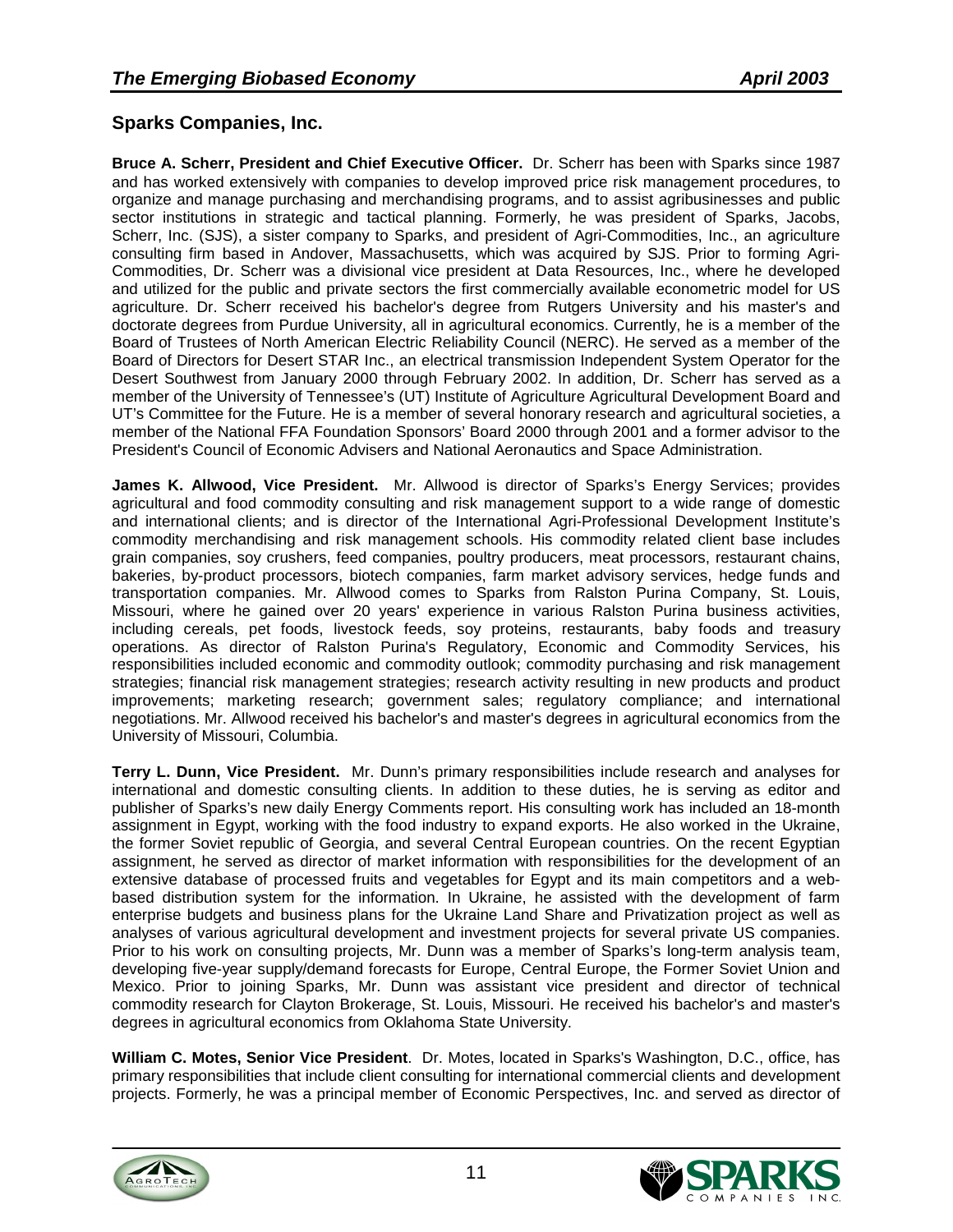policy analysis for the Secretary of Agriculture (1979-81). Dr. Motes was associate director of USDA's Budget and Program Evaluation Office and was legislative assistant for agriculture for US Senator Dick Clark. He holds degrees in agricultural economics from Kansas State University and received his doctorate in agricultural economics from Iowa State University.

**Scott A. Richman, Vice President.** Mr. Richman provides management consulting services to agribusiness, with emphasis on feasibility studies and the positioning of products within specialized markets. He has worked extensively with the agricultural biotechnology and grain processing industries on products ranging from herbicide resistant crops to ethanol. He received his bachelor's degree in economics from Vanderbilt University and his master's degree in international affairs at Columbia University where he specialized in international business.

**Thomas P. Scott, Senior Vice President.** Mr. Scott is head of Sparks Companies, Inc., Project Consulting Group based in Memphis. His responsibilities include general consulting with a specialty emphasis on company strategy and international markets. Specialized work has included corporate strategic formation, futures market development, economic development and long-term analysis. In addition to work in North America, Mr. Scott has extensive experience in the agribusiness sectors of Central Europe and Southeast Asia. Prior to joining SPARKS, he had various assignments in management, trading logistics and merchandising for the Continental Grain Company. A native of upstate New York, he received his bachelor's degree in agricultural economics from Cornell University and a master's in business administration from the Amos Tuck School of Business Administration at Dartmouth College.

**John F. Whims, Senior Consultant.** Dr. Whims has almost 20 years of experience in the area of strategic planning and business development in the public and private sectors. He has been the lead consultant for many federal, state and local government agencies and fortune 500 food and agriculture business projects. His work has involved some of the following activities; evaluated the market potential and positioning of an emerging agricultural technology, conducted macro economic analyses of foreign and domestic economies, utilized input-output models for economic impact analysis, and developed risk management hedge programs. Prior to joining Sparks, Dr. Whims was in private consulting, conducting economic and financial analyses for the processed foods and agricultural commodity markets. He received a bachelor's degree in business administration from Greenville (Ill.) College, a master's of business administration from Central Michigan University and his doctorate in agricultural economics from Michigan State University.

### **AgroTech Communications, Inc.**

**Peter Nelson, President.** Mr. Nelson co-founded AgroTech Communications, Inc. in 2000, and provides unique insight into emerging biobased industries, based on his involvement at many levels of the industry ranging from public policy to working directly with entrepreneurs since 1996. He has conducted project consulting work with entrepreneurs and rural development professionals, as well as providing strategic direction to organizations including New Uses Council Inc. He has had a major role in the formation of the Biobased Manufacturers Association (BMA) and is a founding board member. Mr. Nelson has delivered many papers and business presentations on the subject of biobased products and bioenergy, and is a sought out speaker on this topic. His recent speaking engagements include: Southern Agricultural Economics Association in Mobile, Alabama; Bioenergy 2002 in Boise, Idaho; and the 2002 Earth Day Congressional Briefing on Biobased Products, Washington, D.C. Mr. Nelson is also the leading writer and publisher for *AgFiber Technology News* published since 1999. He was a leading strategist at the Governor's Opportunity Arkansas: Building Partnerships for Greater Prosperity Summit and drafted the "Tennessee Biobased Products for Farmers and Rural Development Act of 2000" signed by Governor Don Sundquist. Mr. Nelson served as one of the five steering committee members for the Southeast Sun Grant Initiative, a national program to assist land grant universities' enhanced activities in biobased products and bioenergy. He also recently worked with the Mississippi Alternative Energy Enterprise reviewing projects for a \$6 million funding solicitation.



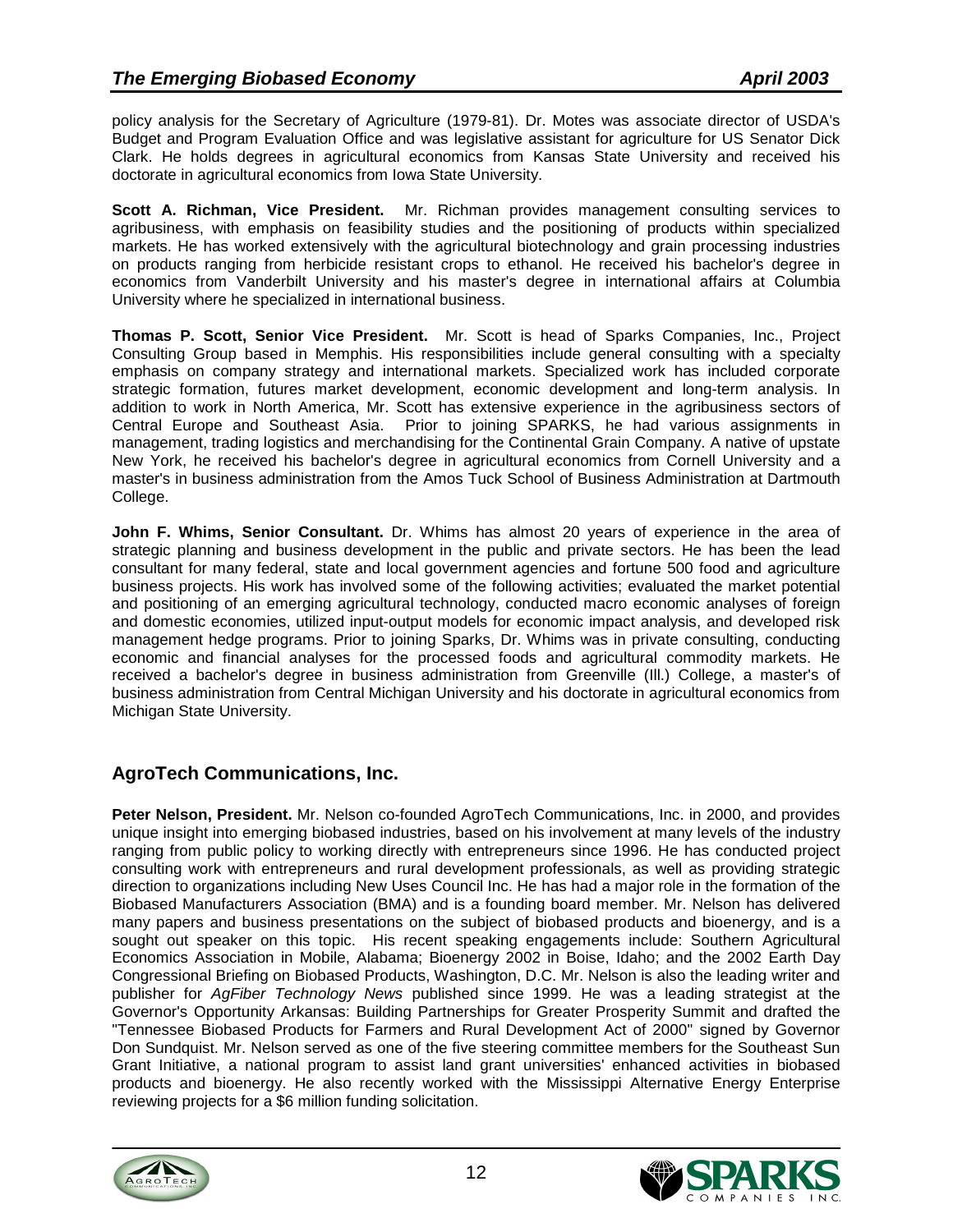**Jere Griggs, Government Relations/Consulting.** Jere Griggs served as the Tennessee Commissioner of Agriculture from 1979 through 1981 and recently retired from his role as Agribusiness Development Coordinator for the Tennessee Department of Agriculture. Jere was the Executive Vice President and a Member of the Board of Directors of Pen Holdings from 1989 through 1997. Pen Holdings was a highly diversified company with interests in coal production and marketing; cotton ginning, warehousing and merchandising; lumber processing and marketing; and international trading. During Jere's tenure, Pen Holdings was in the top ten largest companies (in sales volume) among privately held companies in Metropolitan Nashville, Tennessee. He also served as President and CEO of Pen Cotton Company from 1984 to 1997 and President and CEO of Pen Hardwood Company from 1992 to 1997. During that time Jere also served as President and CEO of Pen Trading Company. Jere was also a partner and Co-Manager of Griggs Family Partnership engaged in farming, cotton gin and grain elevator operations in Crockett and Gibson Counties, Tennessee. Mr. Griggs has joined AgroTech Communications, Inc. as a primary advisor, consultant, and to coordinate government relations in Nashville and Washington, DC.

**Dan Manternach, Vice President for Business Development and Marketing.** Dan Manternach has over 25 years experience in market research, analysis and risk management. Prior to joining AgroTech he was VP for Marketing and Sales at Sparks Companies. Before that he'd spent 22 years with Professional Farmers of America where he was a highly sought-after speaker on megatrends in global agriculture both nationally and internationally. In 1997, by then President of Pro Farmer, he was named Agricultural Communicator of the Year by the National AgriMarketing Association. In recent years, Manternach says his professional interest has "focused heavily on the potential for biotechnology to solve many of mankind's future needs in health, nutrition and energy in a much more environmentally safe and sustainable way." He graduated in 1973 from Iowa State University, with a Bachelor of Science in Journalism and Mass Communication.

**Jay Witherspoon, Information Technologies.** Mr. Witherspoon has specialized knowledge in the use of the Internet in the collection, analysis, categorization and dissemination of information about biobased products and bioenergy. He has worked since 1998 on a variety of projects helping to define the digital infrastructure for biobased products in the United States and Canada. This experience has brought him face to face with exciting methods of coordinating the flow of information between ever-expanding stakeholders. He has also been employed as Interactive Coordinator and R&D Manager with Conaway Brown, Inc., a full-service advertising and marketing agency, where he has managed projects for Smith & Nephew, Inc., National Bank of Commerce, and International Paper. He graduated in 1997 as a Cambridge Scholar from Rhodes College in Memphis, Tennessee with a Bachelor's Degree in English Literature.